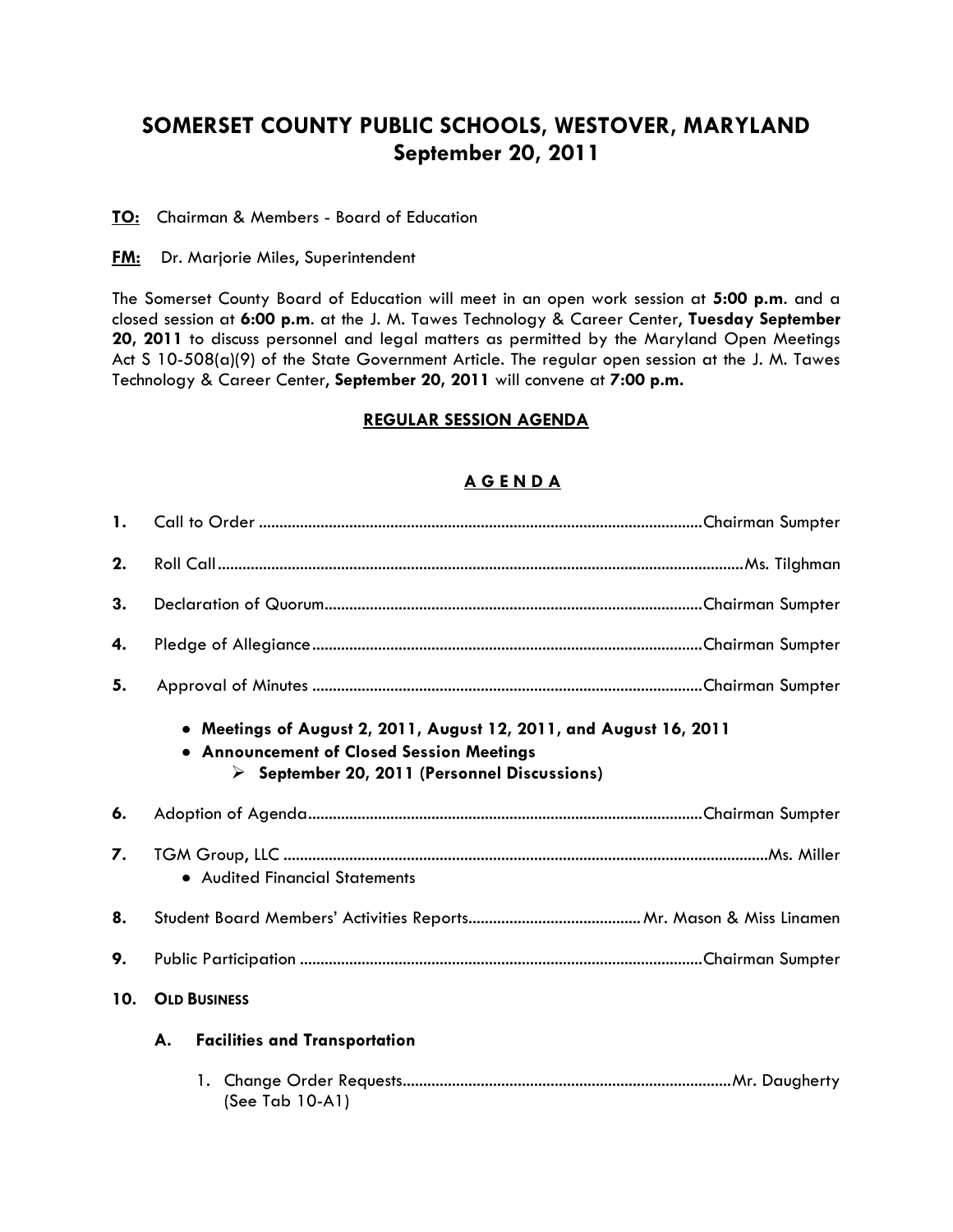|     |           | (See Tab 10-A2)                                                                           |
|-----|-----------|-------------------------------------------------------------------------------------------|
|     |           | (See Tab 10-A3)                                                                           |
|     |           | (See Tab 10-A4)                                                                           |
|     |           | (See tab 10-A5)                                                                           |
|     | <b>B.</b> | <b>Student Services</b>                                                                   |
|     |           | Student Enrollment/Attendance Eligibility, Pupil Assignment<br>(See Tab 10-B1)            |
|     | C.        | <b>Human Resources</b>                                                                    |
|     |           | (See Tab 10-C1)                                                                           |
|     |           | (See Tab 10-C2)                                                                           |
|     |           | 3. Policy #700-29, Classified Employee Probationary Period  Mr. Lawson<br>(See Tab 10-C3) |
|     |           | Incentive Fee and Reimbursement<br>(See Tab 10-C4)                                        |
|     |           |                                                                                           |
|     |           | Director of Curriculum and Instruction<br>Principal                                       |
|     |           | (See Tab 10-C5)                                                                           |
| 11. |           | <b>NEW BUSINESS</b>                                                                       |
|     |           | A. Instruction                                                                            |
|     |           | (See Tab $11-A1$ )                                                                        |
|     |           | (See Tab 11-A2)                                                                           |

2